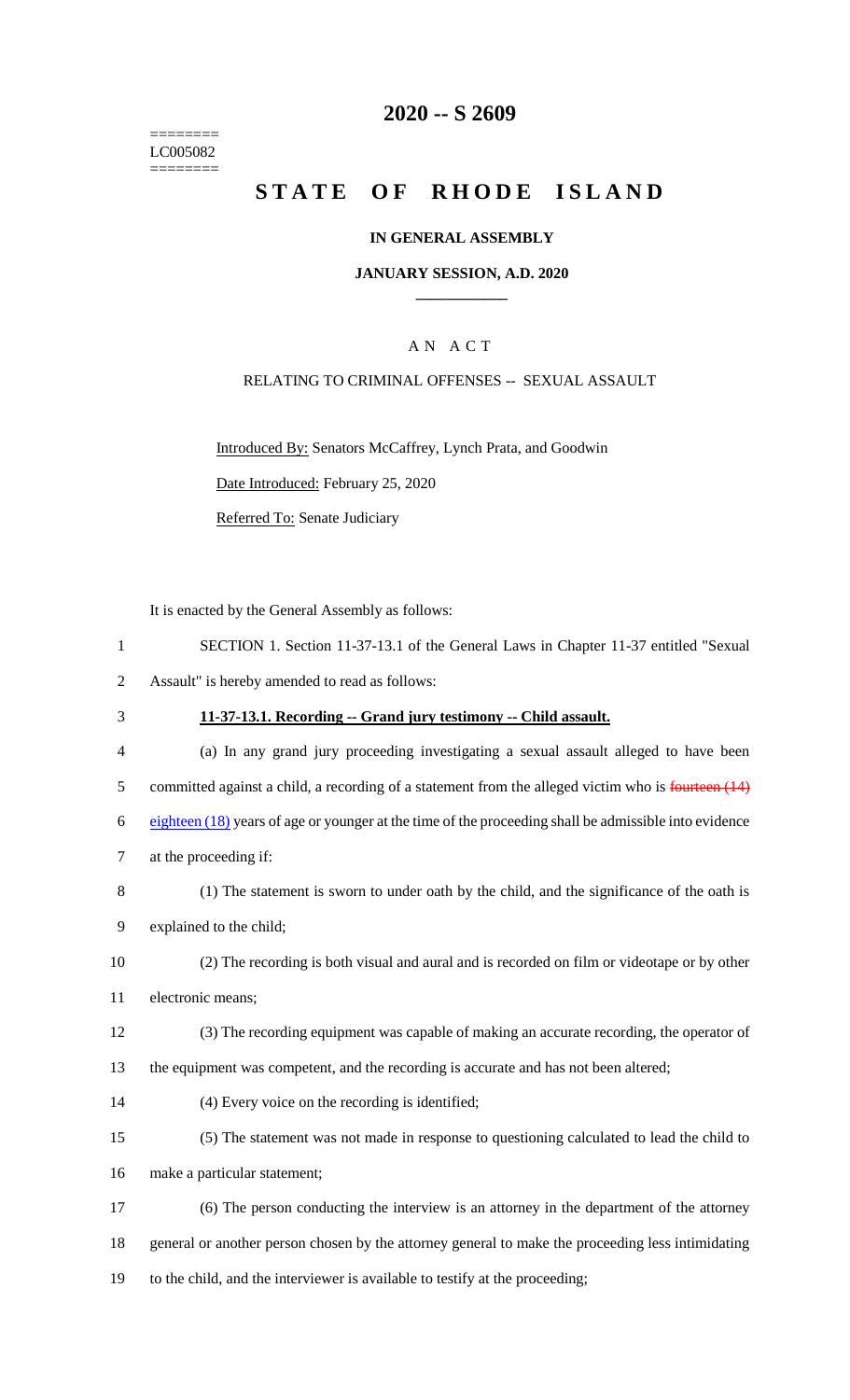- (7) The child is available to testify if requested by the grand jurors; and
- (8) The recording is made a part of the record of the grand jury.
- (b) In any grand jury proceeding investigating a sexual assault alleged to have been
- committed against a child, a recording of a statement from the alleged victim who is more than
- fourteen (14) years of age and less than eighteen (18) years of age at the time of the proceeding
- shall be admissible into evidence at the proceeding if:
- (1) The attorney general petitions the court for permission to introduce the recording at the
- proceeding; and
- (2) The court grants the petition upon a finding that the child would suffer unreasonable
- 10 and unnecessary mental or emotional harm if required to appear personally before the grand jury
- 11 in order to testify; and
- (3) All of the conditions as set forth in subsection (a) of this section are followed.
- SECTION 2. This act shall take effect upon passage.

LC005082  $=$ 

 $=$